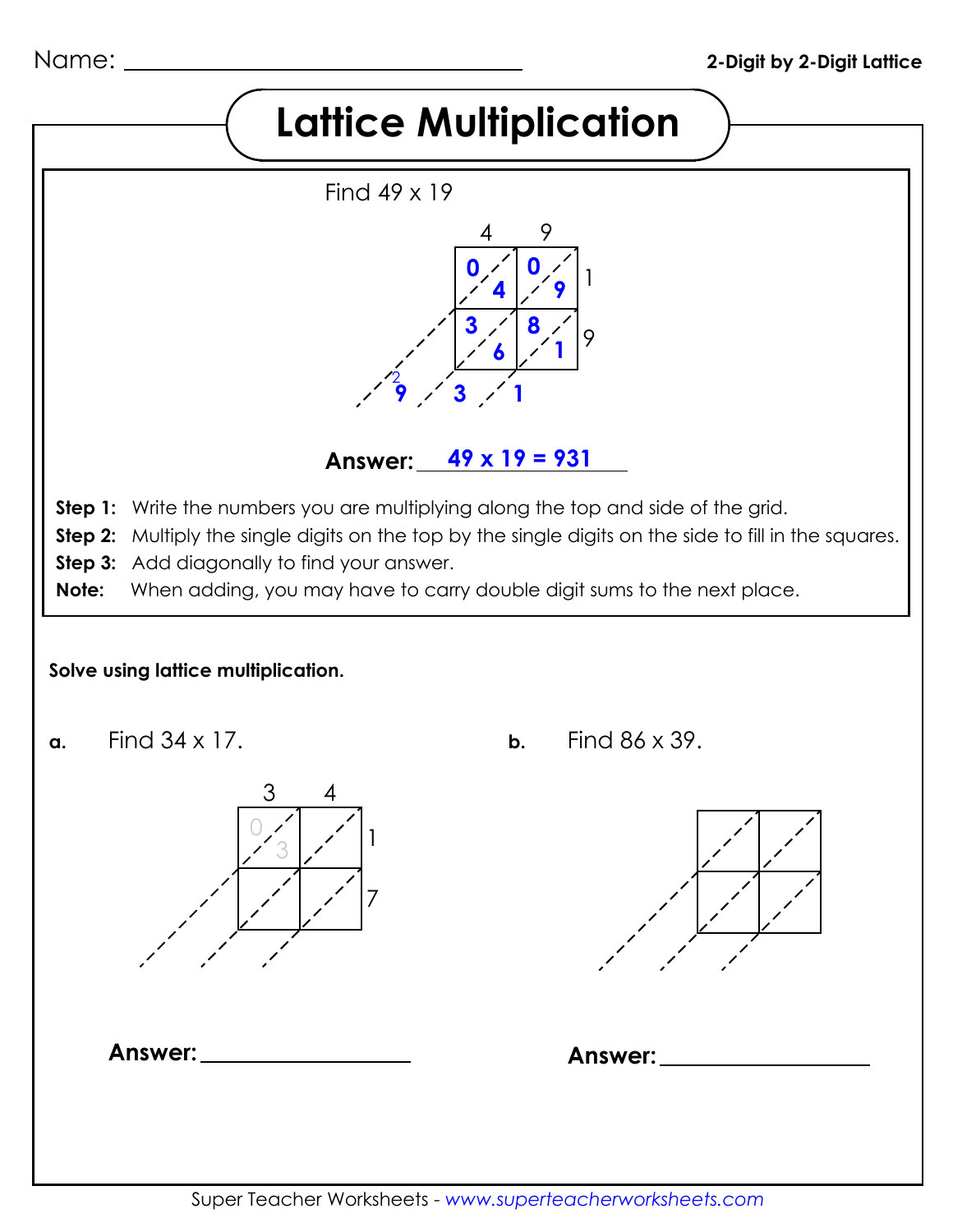Name:



Super Teacher Worksheets - *www.superteacherworksheets.com*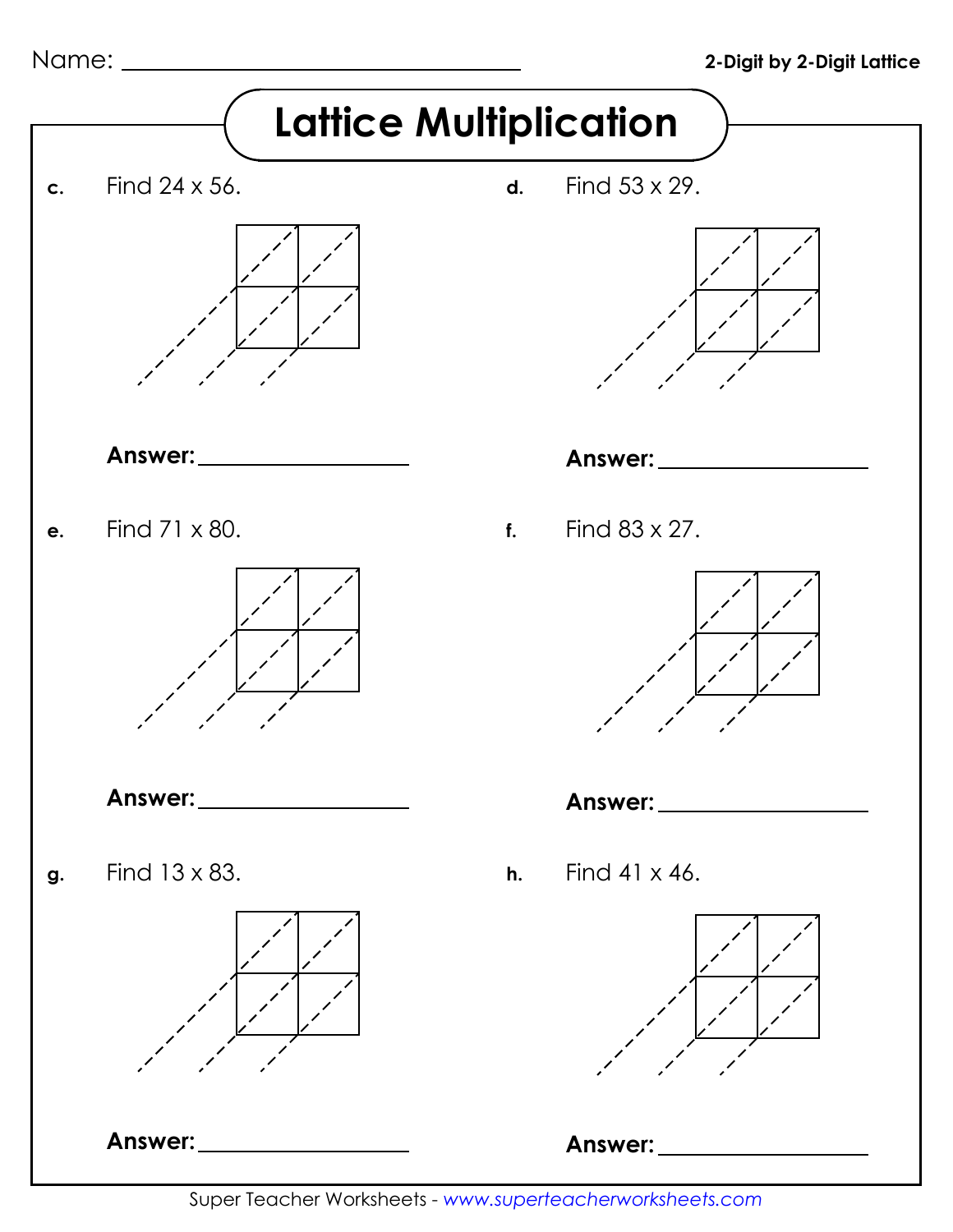## **ANSWER KEY**

# **Lattice Multiplication**



### **Answer: 49 x 19 = 931**

- **Step 1:** Write the numbers you are multiplying along the top and side of the grid.
- **Step 2:** Multiply the single digits on the top by the single digits on the side to fill in the squares.
- **Step 3:** Add diagonally to find your answer.
- **Note:** When adding, you may have to carry double digit sums to the next place.

#### **Solve using lattice multiplication.**



**Answer: 34 x 17 = 578**

**7 8**

Find 34 x 17. **a.** Find 86 x 39. **b.**



**Answer: 86 x 39 = 3,354**